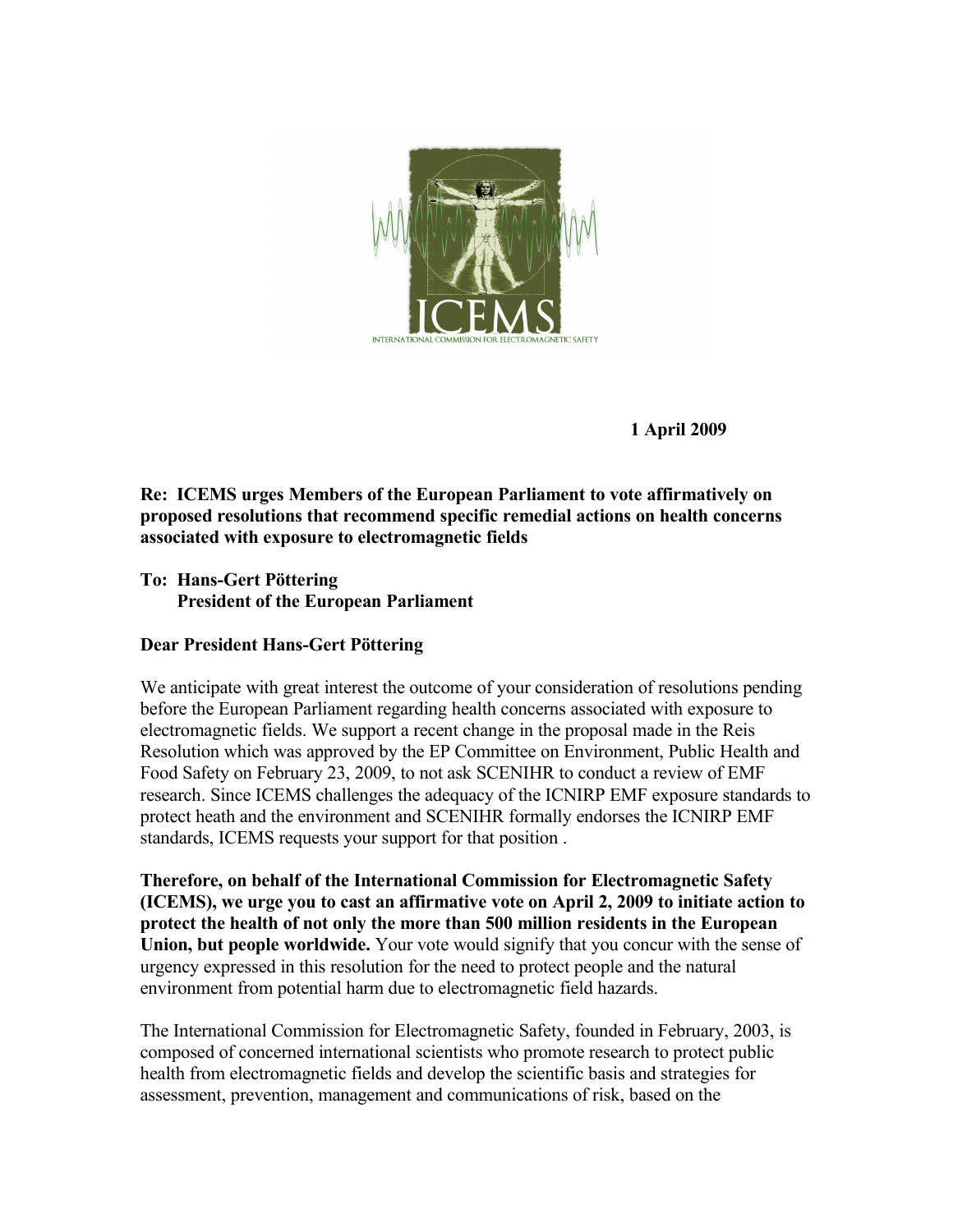precautionary principle**.** The ICEMS scientists share a common understanding, based on their combined research experience in bioelectromagnetics, that biological effects can occur from exposures to both extremely low frequency fields (ELF EMF) and radiofrequency radiation (RFR), and at low intensity exposure levels at every level of investigation from molecular to epidemiological. We agree that until biologically compatible standards are determined, precautionary measures are needed.

We have stated our concerns in the Catania, Benevento and Venice Resolutions, issued in 2002, 2006 and 2008 respectively, and elsewhere and these are attached at the end of this letter. Over sixty (60) scientists and medical doctors who are knowledgeable in this field worldwide have signed these resolutions. We recognize many scientific studies, especially recent epidemiological studies, suggesting that there are adverse health effects from occupational and public exposures to electric, magnetic and electromagnetic fields, or EMF, at exposure conditions which are below the current exposure levels set by many nations. We are particularly concerned that:

- The resources needed to conduct research or a comprehensive, independent and transparent examination of the evidence are grossly inadequate despite the explosive growth of technologies for wireless communications as well as the huge ongoing investment in power transmission**.**
- As those who are at the forefront of this research, we encourage an ethical approach in setting of exposure standards to protect the health of all, especially those who are more vulnerable, e.g. pregnant women, newborns, children, the elderly, and those who become functionally impaired due to electro- hypersensitivity.

We therefore, ask for your vote on a resolution that results in action to protect health and the environment. We offer to collaborate with you and your representatives, to develop and fund a transparent, independent EMF research agenda; and, to develop policy solutions that continue to encourage technological innovation while protecting human health and the environment from electromagnetic fields.

If you have any questions or concerns please contact us through Elizabeth Kelley, ICEMS Managing Secretariat, at **info@icems.eu**.

Kind regards, Livio Giuliani Spokesman International Commission for Electromagnetic Safety [www.icems.eu](http://www.icems.eu/)

cc. Members of the European Parliament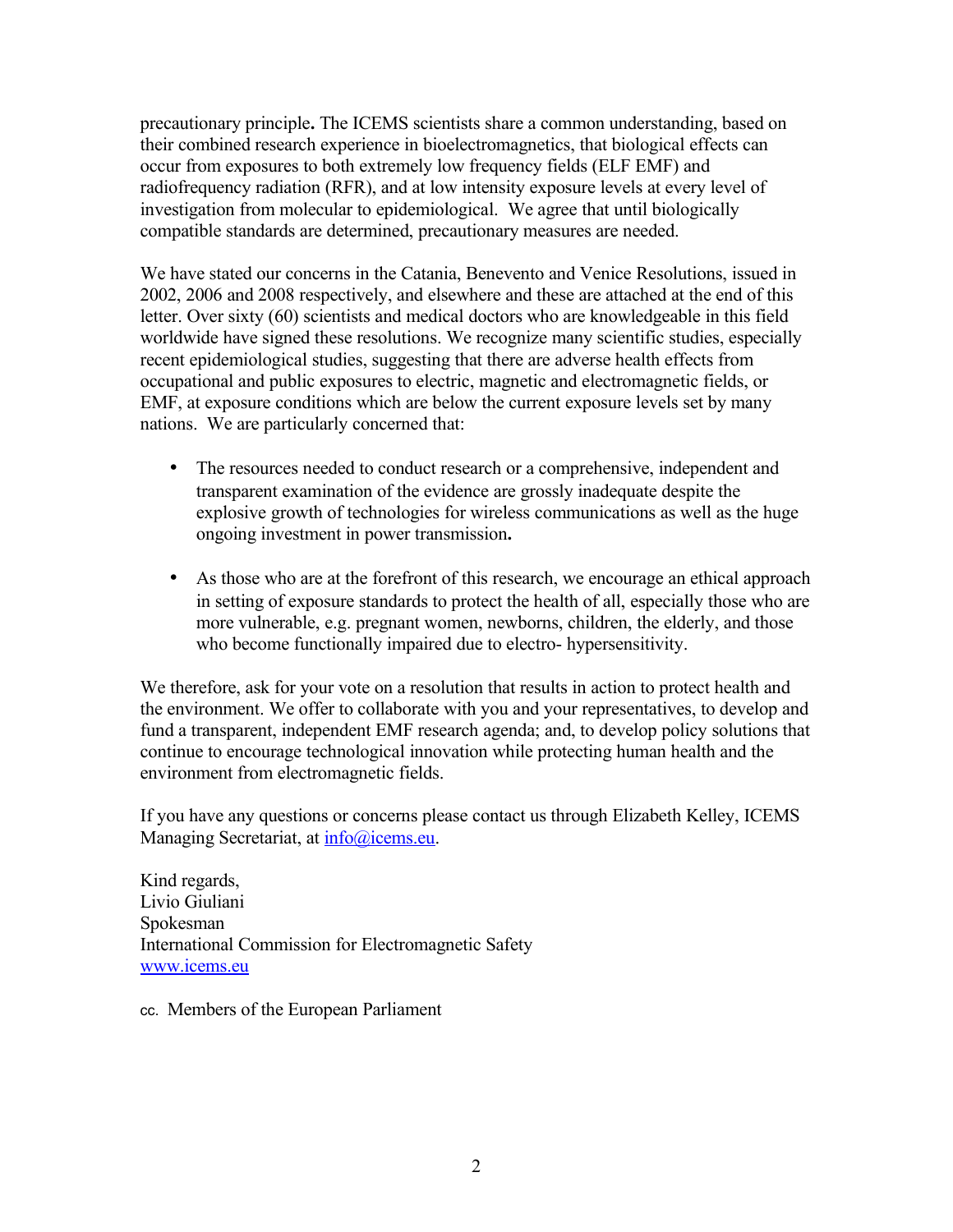### ICEMS

c/o Ente Zona Industriale di Porto Marghera Via delle Industrie, 19, VEGA1 – Palazzo Lybra 30175 Venezia-Marghera, ITALIA

# ICEMS Managing Secretariat

U.S. Mail Drop: P.O. Box 85699, Tucson Arizona 85754, USA

# **Attached below**:

ICEMS Resolutions: Venice (2008) Benevento (2006) and Catania (2002),

### **The Venice Resolution Initiated by the International Commission for Electromagnetic Safety, June 6, 2008.**

**\_\_\_\_\_\_\_\_\_\_\_\_\_\_\_\_\_\_\_\_\_\_\_\_\_\_\_\_\_\_\_\_\_\_\_\_\_\_\_\_\_\_\_\_\_\_\_**

As stated in the [Benevento Resolution](http://www.icems.eu/benevento_resolution.htm) of September 2006, we remain concerned about the effects of human exposure to electromagnetic fields on health. At the Venice Workshop, entitled, "Foundations of bioelectromagnetics: towards a new rationale for risk assessment and management," we discussed electrohypersensitivity, blood brain barrier changes, learning and behavioral effects, changes in anti-oxidant enzyme activities, DNA damage, biochemical mechanisms of interaction, biological damage and, experimental approaches to validate these effects. As an outcome, we are compelled to confirm the existence of non-thermal effects of electromagnetic fields on living matter, which seem to occur at every level of investigation from molecular to epidemiological.

An urgent task before international researchers is to discover the detailed mechanisms of non-thermal interactions between electromagnetic fields and living matter. A collateral consequence will be the design of new general public and occupational protection standards. We, who are at the forefront of this research, encourage an ethical approach in setting of exposure standards that protect the health of all, including those who are more vulnerable. We recognize the need for research to reveal the critical exposure parameters of effect and risk from exposure to electromagnetic fields.

The non-ionizing radiation protection standards recommended by international standards organizations, and supported by the World Health Organization, are inadequate. Existing guidelines are based on results from acute exposure studies and only thermal effects are considered. A world wide application of the Precautionary Principle is required. In addition, new standards should be developed to take various physiological conditions into consideration, e.g., pregnancy, newborns, children, and elderly people.

We take exception to the claim of the wireless communication industry that there is no credible scientific evidence to conclude there a risk. Recent epidemiological evidence is stronger than before, which is a further reason to justify precautions be taken to lower exposure standards in accordance with the Precautionary Principle.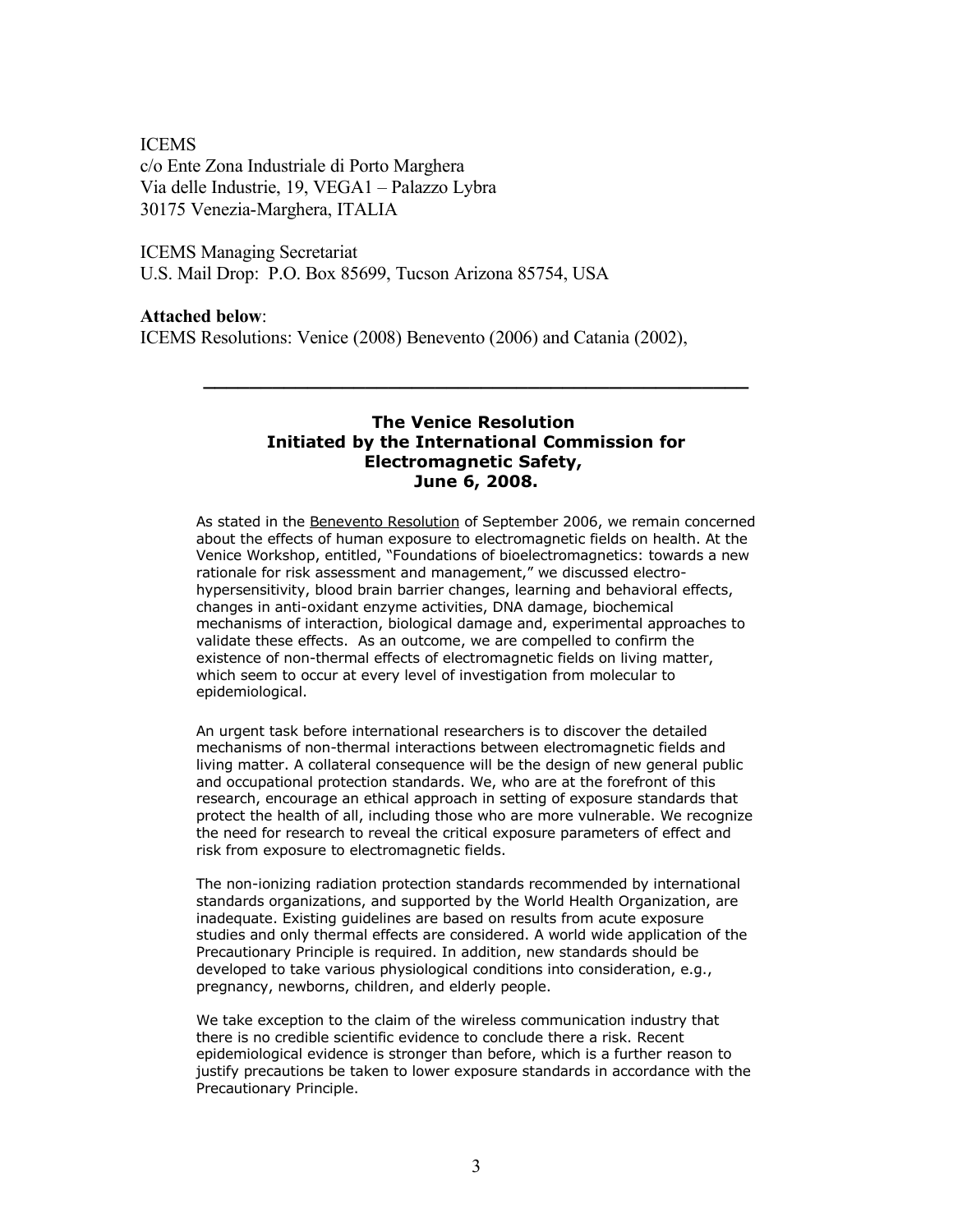We recognize the growing public health problem known as electro hypersensitivity; that this adverse health condition can be quite disabling; and, that this condition requires further urgent investigation and recognition.

We strongly advise limited use of cell phones, and other similar devices, by young children and teenagers, and we call upon governments to apply the Precautionary Principle as an interim measure while more biologically relevant standards are developed to protect against, not only the absorption of electromagnetic energy by the head, but also adverse effects of the signals on biochemistry, physiology and electrical biorhythms.

#### \*\*\*\*\*\*\*\*\*\*\*\*\*\*\*\*\*\*\*

Contact: Elizabeth Kelley, Managing Secretariat, International Commission for Electromagnetic Safety, info@icems.eu

Signed,

**Pasquale Avino**, Italian National Institute for Prevention & Worker Safety, Rome, Italy

**Alessandro d'Alessandro,** ICEMS, M.D. Benevento, Italy

**Angelico Bedini**, Italian National Institute for Prevention and Worker Safety, Rome, Italy

**Igor Belyaev**, Associate Professor in Toxicological Genetics, Dept. of Genetics, Microbiology and Toxicology,

Stockholm University, Stockholm, Sweden

**Fiorella Belpoggi**, ICEMS, Vice Scientific Director, European Foundation for Oncology & Environmental

Sciences "B. Ramazzini". Bologna, Italy

**Carl Blackman**, ICEMS; President, Bioelectromagnetics Society (1990-91), Raleigh, NC, USA

**Martin Blank**, Department of Physiology and Cellular Biophysics, Columbia University, New York, USA

**Natalia Bobkova**, ICEMS, Institute of Cell Biophysics, Pushchino, Moscow Region

**Bill Bruno**, Theoretical biophysics, earned at Department of Physics, University of California, Berkeley, USA

**Zhaojin Cao**, National Institute Environmental Health, Chinese Center for Disease Control, China

**[Simona Carrubba,](http://www.icems.eu/docs/bio_carrubba.pdf)** PhD, Louisiana State University Health Sciences Center, Shreveport, LA, USA**.**

**Catarina Cinti**, ICEMS, Director, National Research Center, Institute of Clinical Physiology, Siena, Italy

**Mauro Cristaldi**, Dip, B.A.U. Universita degli Studi "La Sapienza", Roma, Italia **Suleyman Dasdag**, Biophysics Department of Medical School, Dicle University, Diyarbakir,Turkey

**Antonella De Ninno**, ICEMS, Italian National Agency, Energy, Environment & Technology, Frascati, Italy

**Emilio Del Giudice**, ICEMS, International Institute of Biophysics, Neuss, Germany

**Alvaro de Salles**, ICEMS, Universidade Federal do Rio Grande do Sul, Porto Alegre, Brazil

**Sandy Doull**, Consultant, Noel Arnold & Associates, Box Hill VIC, Australia **Christos Georgiou**, ICEMS, Professor of Biochemistry, Department of Biology. University of Patras, Greece

**Reba Goodman**, Prof. Emeritus, Clinical Pathology, Columbia University, New York, New York USA

**Settimo Grimaldi**, ICEMS, Inst. Neurobiology & Molecular Medicine, National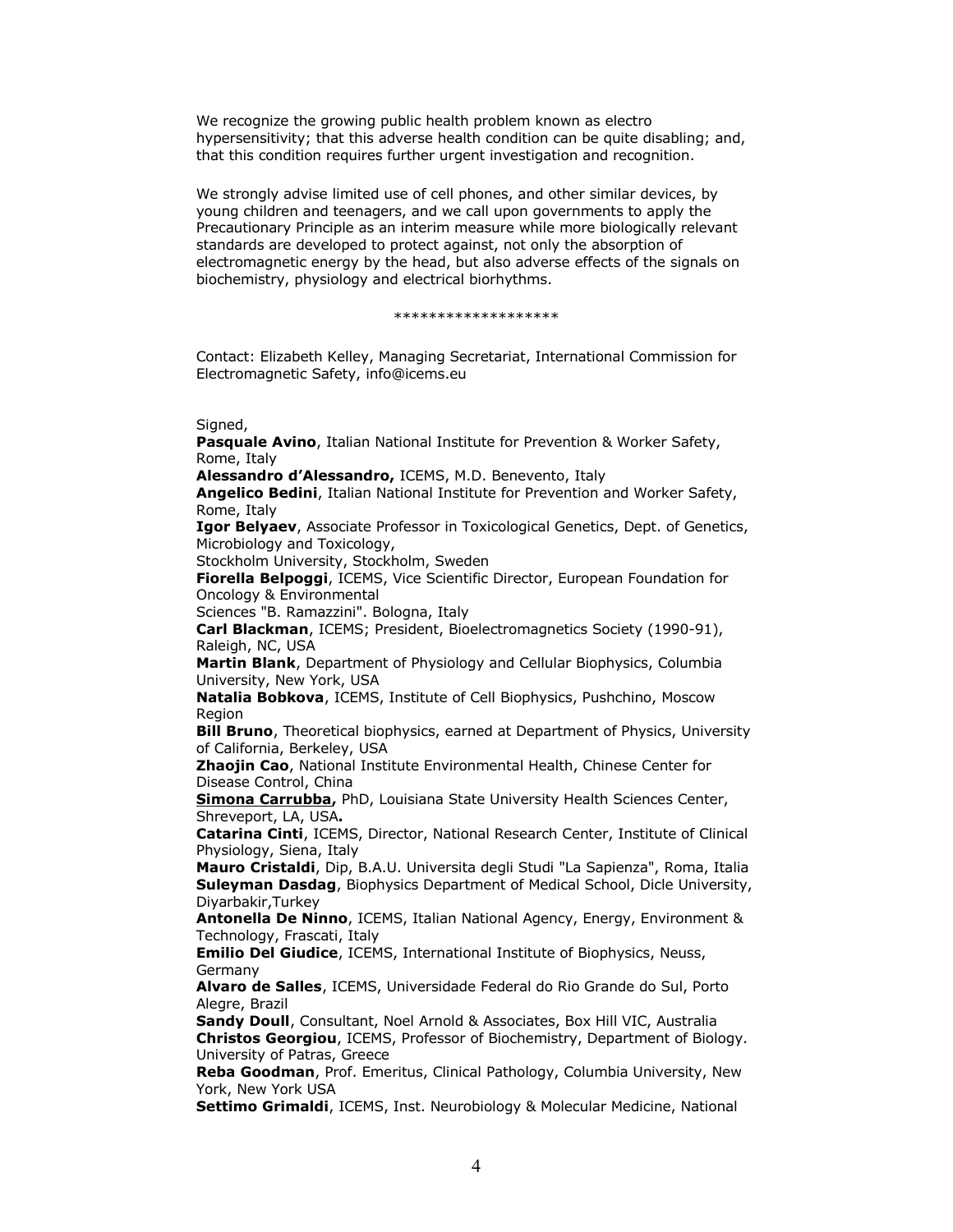Research, Rome, Italy

**Livio Giuliani**, ICEMS Spokesman; Deputy Director, Nat. Inst. Prevention & Worker Safety, East Veneto & South Tirol,

Camerino University. Italy

**Lennart Hardell**, ICEMS, Department of Oncology, University Hospital, Orebro, Sweden

**Magda Havas**, ICEMS, Environmental & Resource Studies, Trent University, Ontario, Canada

**Gerard Hyland**, ICEMS, International Institute of Biophysics, Neuss, Germany **Antonella Lisi**, ICEMS Inst. Neurobiology & Molecular Medicine, National Research Council, Rome, Italy

**Louisanna Ieradi**, Istituto per lo Studio degli Ecosistemi C.N.R., Roma, Italia **Olle Johansson**, Assoc. Prof. The Experimental Dermatology Unit, Department of Neuroscience,

Karolinska Institute, Stockholm

**[Vini G. Khurana](http://www.icems.eu/docs/bios_Khurana.pdf)**, Neurosurgeon, Canberra Hospital and Assoc. Prof. of Neurosurgery,

Australian National University Medical School

**Henry Lai**, ICEMS, Department of Bioengineering, University of Washington, Seattle, USA

**Lukas Margaritas**, Professor of Cell Biology and Radiobiology, Athens University, Athens, Greece

**Fiorenzo Marinelli**, ICEMS, Institute of Molecular Genetics National Research Council, Bologna Italy.

**[Andrew A. Marino](http://www.icems.eu/docs/bio_marino.pdf)**, Professor, Department of Orthopaedic Surgery; Louisiana State University; Shreveport, Louisiana, USA

**Vera Markovic**, Faculty of Electrical Engineering, University of Nis, Serbia **Ed Maxey**, M.D. retired surgeon, Fayetteville Arkansas

**Gerd Oberfeld**, Public Health Department, Salzburg State Government, Salzburg, Austria and Speaker for

Environmental Medicine for the Austrian Medical Association, Vienna, Austria **Jerry Phillips**, Director, Science Learning Center, University of Colorado, Colorado Springs, Colo. USA

**Elihu Richter**, ICEMS, Head, Occupational & Environmental Medicine, Hebrew University-Hadassah, Israel

**Leif Salford**, ICEMS, Professor and Chairman, Department of Neurosurgery, Lund University, Sweden

**Massimo Scalia**, Professor, Evolution Models in Applied Sciences, Mathematical Physical and Natural Science,

University of "La Sapienza", Rome, Italy

**Nesrin Seyhan**, ICEMS, Head, Department of Biophysics; Director, Gazi NIRP Center, Ankara, Turkey

**Zamir Shalita**, Consultant on Electromagnetic Hazards, Ramat Gan, Israel **Morando Soffritti**, ICEMS, Scientific Director, European Foundation for Oncology & Environmental

Sciences, "B. Ramazzini", Bologna, Italy

**Stanley Szmigielski**, ICEMS, Military Institute of Hygiene and Epidemiology, Warsaw, Poland

**Ion Udroiu**, Italian National Institute for Prevention & Worker Safety, Rome, Italy

**Clarbruno Verduccio**, Prof. Lt. Col. Commander C.F, Marine Military, La Spezia. Italy

**Mehmet Zeyrek**, Professor of Physics, Middle East Technical University, Ankara, Turkey

**Mikhail Zhadin**, ICEMS, Honorary Scientist of Russian Federation, Institute of Cell Biophysics, Pushchino, Russia

**Stylianos Zinelis**, M.D., ICEMS, Vice President, Hellenic Cancer Society, Cefalonia, Greece

**Anna Zucchero**, ICEMS, MD, Internal Medicine Department. Venice-Mestre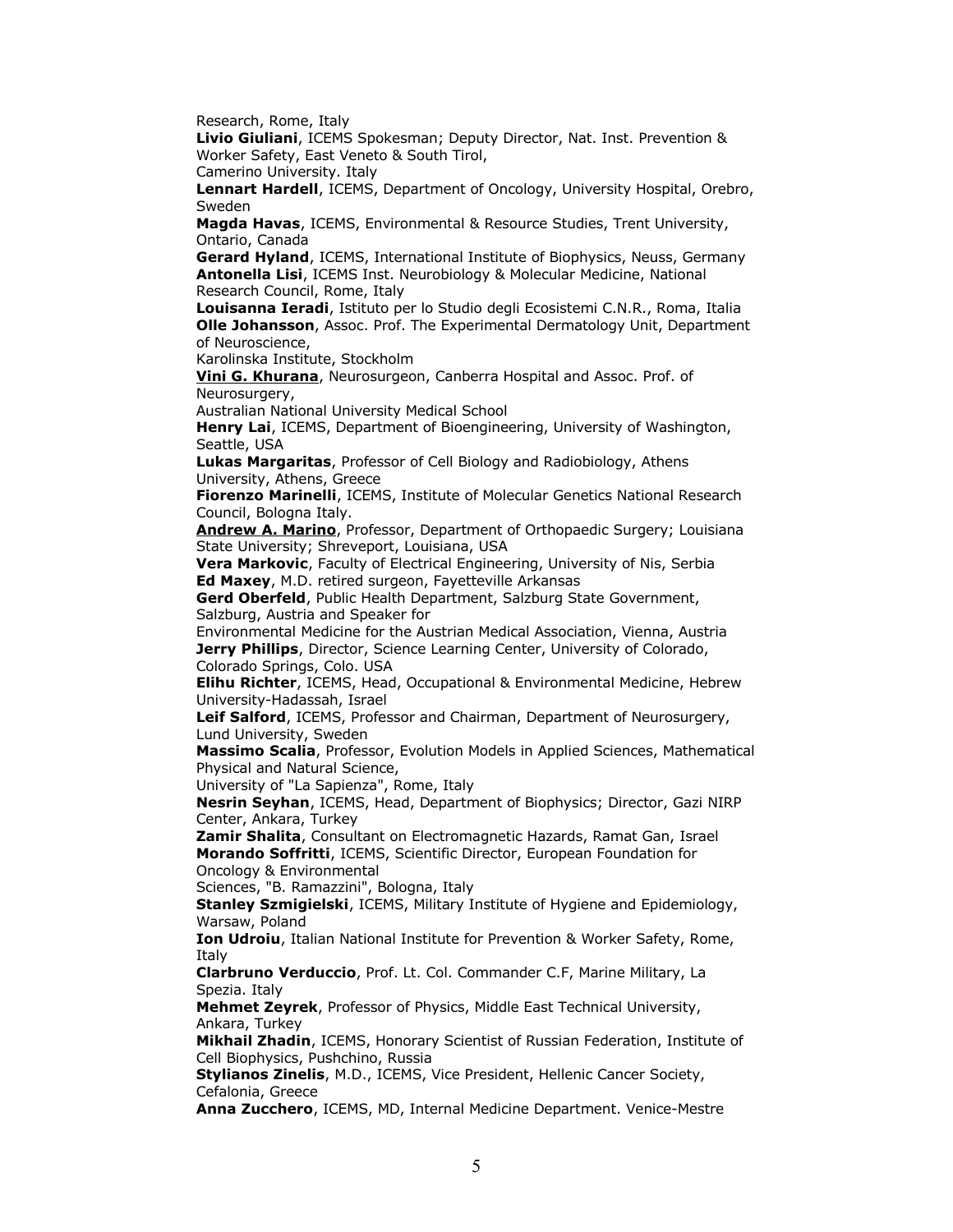Hospital, Venice, Italy

### **Additional signers who are qualified but have not published EMF papers or published prior to 2000.**

**[Stéphane Egot-Lemaire](http://www.icems.eu/docs/bio_egot_lemaire.pdf)**, Temple University, School of Medicine, Center for Biomedical Physics, Pennsylvania USA.

**Andrew Goldsworthy**, Lecturer in Biology (retired), Imperial College London. **[Sarah J. Starkey](http://www.icems.eu/docs/venice/bio_starkey.pdf)**, PhD, Neuroscience, University of London, London, United Kingdom.

Disclaimer statement: The signatories to these resolutions, have signed as individuals, giving their professional affiliations, but this does not necessarily mean that this represents the views of their employers or the professional organizations they are affiliated with.

 **Benevento Resolution**

# **September 19, 2006**

\_\_\_\_\_\_\_\_\_\_\_\_\_\_\_\_\_\_\_\_\_\_\_\_\_\_\_\_\_\_\_\_\_\_\_\_\_\_\_\_\_\_\_\_\_\_\_\_\_\_\_\_\_

The International Commission for Electromagnetic Safety (ICEMS) held an international conference entitled "The Precautionary EMF Approach: Rationale, Legislation and Implementation", hosted by the City of Benevento, Italy, on February 22, 23 & 24, 2006. The meeting was dedicated to W. Ross Adey, M.D. (1922-2004). The scientists at the conference endorsed and extended the 2002 Catania Resolution and resolved that:

1. More evidence has accumulated suggesting that there are adverse health effects from occupational and public exposures to electric, magnetic and electromagnetic fields, or EMF1, at current exposure levels. What is needed, but not yet realized, is a comprehensive, independent and transparent examination of the evidence pointing to this emerging, potential public health issue.

2. Resources for such an assessment are grossly inadequate despite the explosive growth of technologies for wireless communications as well as the huge ongoing investment in power transmission.

3. There is evidence that present sources of funding bias the analysis and interpretation of research findings towards rejection of evidence of possible public health risks.

4. Arguments that weak (low intensity) EMF cannot affect biological systems do not represent the current spectrum of scientific opinion.

5. Based on our review of the science, biological effects can occur from exposures to both extremely low frequency fields (ELF EMF) and radiation frequency fields (RF EMF). Epidemiological and in vivo as well as in vitro experimental evidence demonstrates that exposure to some ELF EMF can increase cancer risk in children and induce other health problems in both children and adults. Further, there is accumulating epidemiological evidence indicating an increased brain tumor risk from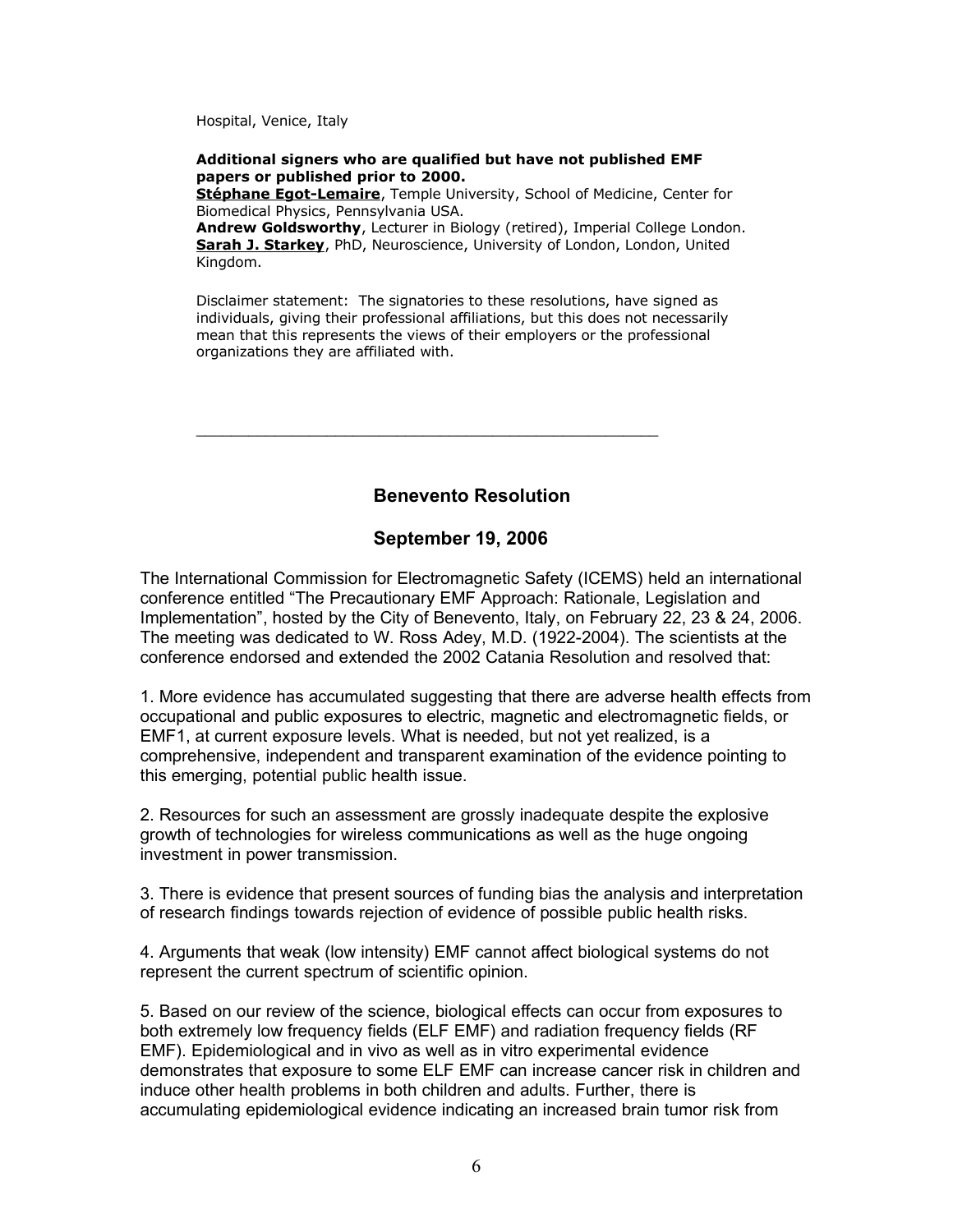long term use of mobile phones, the first RF EMF that has started to be comprehensively studied. Epidemiological and laboratory studies that show increased risks for cancers and other diseases from occupational exposures to EMF cannot be ignored. Laboratory studies on cancers and other diseases have reported that hypersensitivity to EMF may be due in part to a genetic predisposition.

6. We encourage governments to adopt a framework of guidelines for public and occupational EMF exposure that reflect the Precautionary Principle2 -- as some nations have already done. Precautionary strategies should be based on design and performance standards and may not necessarily define numerical thresholds because such thresholds may erroneously be interpreted as levels below which no adverse effect can occur. These strategies should include:

6.1. Promote alternatives to wireless communication systems, e.g., use of fiber optics and coaxial cables; design cellular phones that meet safer performance specifications, including radiating away from the head; preserve existing land line phone networks; place power lines underground in the vicinity of populated areas, only siting them in residential neighborhoods as a last resort;

6.2. Inform the population of the potential risks of cell phone and cordless phone use. Advise consumers to limit wireless calls and use a land line for long conversations.

6.3. Limit cell phone and cordless phone use by young children and teenagers to the lowest possible level and urgently ban telecom companies from marketing to them.

6.4. Require manufacturers to supply hands-free kits (via speaker phones or ear phones), with each cell phone and cordless phone.

6.5. Protect workers from EMF generating equipment, through access restrictions and EMF shielding of both individuals and physical structures.

1 EMF, in this resolution, refers to zero to 300 GHz.

 2 The Precautionary Principle states when there are indications of possible adverse effects, though they remain uncertain, the

risks from doing nothing may be far greater than the risks of taking action to control these exposures. The Precautionary

Principle shifts the burden of proof from those suspecting a risk to those who discount it.

6.6. Plan communications antenna and tower locations to minimize human exposure. Register mobile phone base stations with local planning agencies and use computer mapping technology to inform the public on possible exposures. Proposals for city-wide wireless access systems (e.g. Wi-Fi, WIMAX, broadband over cable or power-line or equivalent technologies) should require public review of potential EMF exposure and, if installed, municipalities should ensure this information is available to all and updated on a timely basis.

6.7. Designate wireless-free zones in cities, in public buildings (schools, hospitals, residential areas) and, on public transit, to permit access by persons who are hypersensitive to EMF.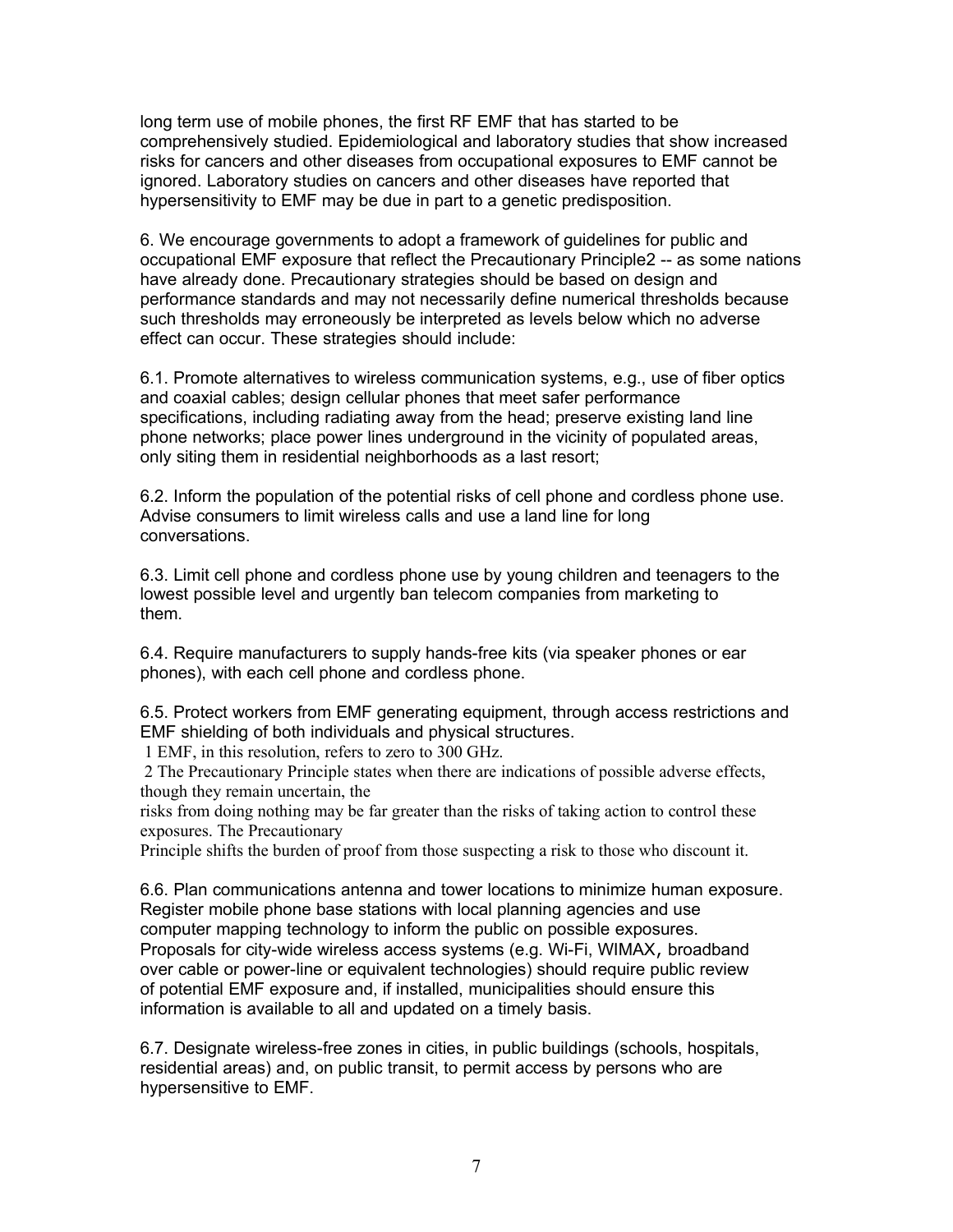7. ICEMS3 is willing to assist authorities in the development of an EMF research agenda. ICEMS encourages the development of clinical and epidemiological protocols for investigations of geographical clusters of persons with reported allergic reactions and other diseases or sensitivities to EMF, and document the effectiveness of preventive interventions. ICEMS encourages scientific collaboration and reviews of research findings.

We, the undersigned scientists, agree to assist in the promotion of EMF research and the development of strategies to protect public health through the wise application of the precautionary principle.

### Signed:

**Fiorella Belpoggi**, European Foundadion for Oncology & Environmental Sciences, B.Ramazzini, Bologna, Italy

**Carl F. Blackman**, President, Bioelectromagnetics Society (1990-91), Raleigh, NC, USA **Martin Blank**, Department of Physiology, Columbia University, New York, USA **Natalia Bobkova**, Institute of Cell Biophysics, Pushchino, Moscow Region **Francesco Boella**, National Inst. Prevention & Worker Safety, Venice, Italy **Zhaojin Cao**, National Institute Environmental Health, Chinese Center for Disease Control, China

**Sandro D'Allessandro**, Physician, Mayor of Benevento, Italy, (2001-2006) **Enrico D'Emilia**, National Institute for Prevention and Worker Safety, Monteporzio, Italy **Emilio Del Giuduice**, National Institute for Nuclear Physics, Milan, Italy

**Antonella De Ninno**,Italian National Agency For Energy, Environment & Technology, Frascati, Italy

**Alvaro A. De Sallas**, Universidade Federal do Rio Grande do Sul, Porto Alegre, Brazil **Livio Giuliani**, East Veneto&South Triol, National Inst. Prevention & Worker Safety, Camerino University

**Yury Grigoryev**, Institute of Biophysics; Chairman, Russian National Committee NIERP **Settimo Grimaldi**, Inst. Neurobiology & Molecular Medicine, National Research, Rome, Italy

**Lennart Hardell**, Department of Oncology, University Hospital, Orebro, Sweden **Magda Havas**, Environmental & Resource Studies, Trent University, Ontario, Canada **Gerard Hyland**, Warwick University, UK; International Inst. Biophysics, Germany; EM Radiation Trust, UK

**Olle Johansson**, Experimental Dermatology Unit, Neuroscience Department, Karolinska Institute, Sweden

**Henry C. Lai**, Department of Bioengineering, University of Washington, Seattle, USA **Mario Ledda**, Inst. Neurobiology & Molecular Medicine, National Council for Research, Rome, Italy

**Yi-Ping Lin**, Center of Health Risk Assessment & Policy, National Taiwan University, Taiwan

**Antonella Lisi**, Inst. Neurobiology & Molecular Medicine, National Research Council, Rome, Italy

**Fiorenzo Marinelli**, Institute of Immunocytology, National Research Council, Bologna, Italy

**Elihu Richter**, Head, Occupational & Environmental Medicine, Hebrew University-Hadassah, Israel

**Emanuela Rosola**, Inst. Neurobiology & Molecular Medicine, National Research Council, Rome, Italy

**Leif Salford**, Chairman, Department of Neurosurgery, Lund University, Sweden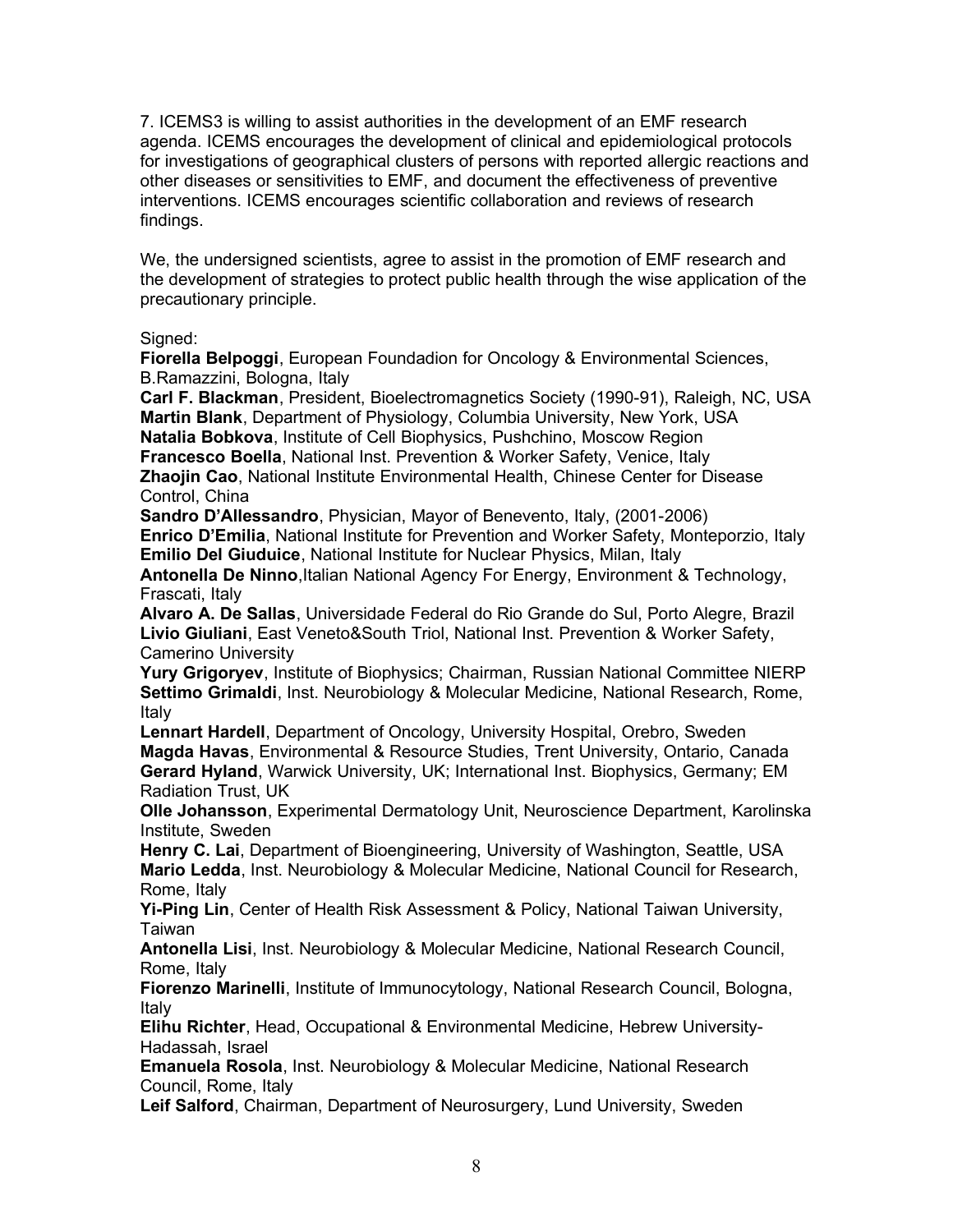**Nesrin Seyhan**, Head, Department of Biophysics; Director, Gazi NIRP Center, Ankara, Turkey

**Morando Soffritti**, Scientific Director, European Foundation for Oncology & **Environmental** 

Sciences, B. Ramazzini, Bologna, Italy

**Stanislaw Szmigielski**, Military Institute of Hygiene and Epidemiology, Warsaw, Poland **Mikhail Zhadin**, Institute of Cell Biophysics, Pushchino, Moscow Region.

Date of Release: September 19, 2006. For mo re information, contact Elizabeth Kelley, Managing

Secretariat, International Commi s s i on For Electromagnetic Safety (ICEMS), Montepulciano, Italy.

Emai l: info@icems.eu Webs ite: www. icems.eu

3 International Commission For Electromagnetic Safety. For information, link to www.icems.eu.

# **Additional signers to the Benevento Resolution**:

**Igor Y. Belyaev**, Dept. Genetics, Microbiology and Toxicology, Arrhenius Laboratories for Natural

Sciences, Stockholm University, Stockholm, Sweden

**William J. Bruno**, Ph.D., Theoretical Biophysics, awarded by Department of Physics, University of

California at Berkeley, USA

**Mauro Cristaldi**, Dip, B.A.U. Universita degli Studi "La Sapienza", Roma, Italia **Suleyman Dasdag**, Biophysics Department of Medical School, Dicle University, Diyarbakir,Turkey

**Sandy Doull**, Consultant, Noel Arnold & Associates, Box Hill VIC, Australia **Christos D. Georgiou**, Assoc. Professor of Biochemistry, Department of Biology, University of Patras,

**Greece** 

**Reba Goodman**, Prof. Emeritus, Clinical Pathology, Columbia University, New York, New York USA

**Luisa Anna Ieradi**, Istituto per lo Studio degli Ecosistemi C.N.R., Roma, Italia **Michael Kundi**, Head,Institute Environmental Health, Medical University of Vienna, Austria

**Angelo Gino Lewis**, Professor Emeritus, Environmental Oncology, Padua University, Italy

**Lukas H. Margaritis**, Professor of Cell Biology and Radiobiology, Athens University, Athens, Greece

**Vera Markovic**, Faculty of Electrical Engineering, University of Nis, Serbia **Gerd Oberfeld**, Federal Salzburg Government. National Medical Management, Public Health Hygiene

and Environmental Health, Salzburg, Austria

**Jerry L. Phillips**, Professor, University of Colorado, Colorado Springs

**Zamir Shalita**, Consultant on Electromagnetic Hazards, Ramat Gan, Israel

**E. Stanton Maxey**, M.D. retired surgeon, Fayetteville Arkansas

**Ion Udroiu**, Dip. B.A.U., Università degli Studi "La Sapienza", Roma, Italia

**Mehmet Zeyrek**, Prof., Physics Department, Middle East Technical University, Ankara, **Turkey** 

**Stelios A Zinelis** M.D., Vice President, Hellenic Cancer Society, Cefallonia, Greece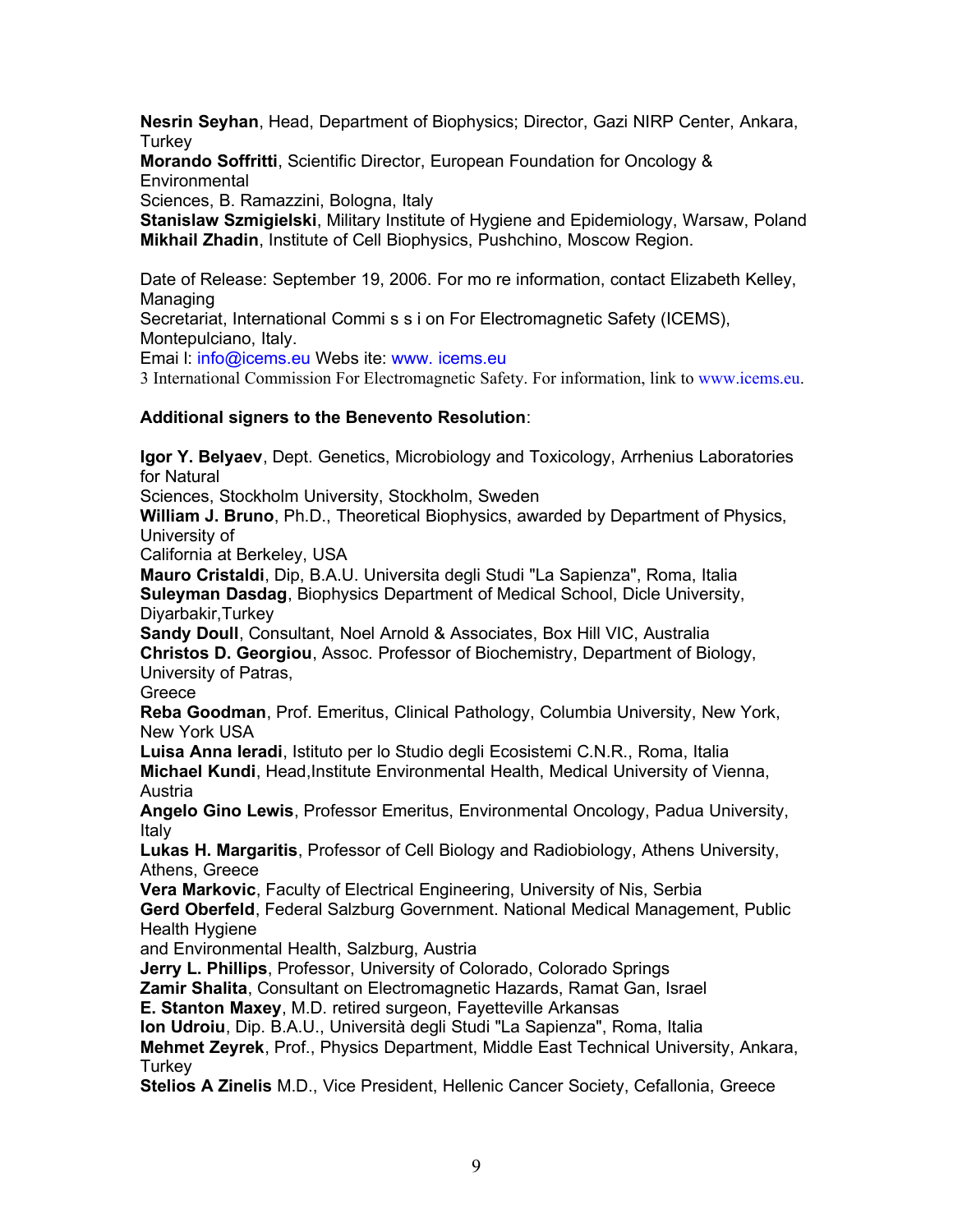**Anna Zucchero**, MD, Internal Medicine Department. Venice-Mestre Hospital, Venice, Italy

Additional signers who are qualified but have not published EMF papers or published prior

to 2000:

**Andrew Goldsworthy**, Lecturer in Biology (retired), Imperial College London. **Sarah J. Starkey**, PhD, Neuroscience, University of London, London, United Kingdom

### **CATANIA RESOLUTION September 2002**

**The Scientists at the International Conference "State of the Research on Electromagnetic Fields – Scientific and Legal Issues", organized by ISPESL\*, the University of Vienna and the City of Catania, held in Catania (Italy) on September 13th – 14th, 2002, agree to the following**:

\_\_\_\_\_\_\_\_\_\_\_\_\_\_\_\_\_\_\_\_\_\_\_\_\_\_\_\_\_\_\_\_\_\_\_\_\_\_\_\_\_\_\_\_\_\_\_\_\_\_\_\_\_\_\_

- 1. Epidemiological and in vivo and in vitro experimental evidence demonstrates the existence of electromagnetic field (EMF) induced effects, some of which can be adverse to health.
- 2. We take exception to arguments suggesting that weak (low intensity) EMF cannot interact with tissue.
- 3. There are plausible mechanistic explanations for EMF-induced effects which occur below present ICNIRP and IEEE guidelines and exposure recommendations by the EU.
- 4. The weight of evidence calls for preventive strategies based on the precautionary principle At times the precautionary principle may involve prudent avoidance and prudent use.
- 5. We are aware that there are gaps in knowledge on biological and physical effects, and health risks related to EMF, which require additional independent research.
- 6. The undersigned scientists agree to establish an international scientific commission to promote research for the protection of public health from EMF and to develop the scientific basis and strategies for assessment, prevention, management and communication of risk, based on the precautionary principle.

**Fiorella Belpoggi**, Fondazione Ramazzini, Bologna, Italy **Carl F. Blackman**, President of the Bioelectromagnetics Society (1990-1991), Raleigh, USA **Martin Blank**, Department of Physiology, Columbia University, New York, USA **Emilio Del Giudice**, Istituto Nazionale di Fisica Nucleare, Milano, Italy **Livio Giuliani**, Camerino University - ISPESL\*\*, Venezia, Italy **Settimio Grimaldi**, CNR-Istituto di Neurobiologia e Medicina Molecolare, Roma, Italy **Lennart Hardell**, Department of Oncology, University Hospital, Orebro, Sweden **Michael Kundi**, Institute of Environmental Health, University of Vienna, Austria **Henry Lai**, Department of Bioengineering, University of Washington, USA **Abraham R. Liboff**, Department of Physics, Oakland University, USA **Wolfgang Löscher**, Department of Pharmacology, Toxicology and Pharmacy, School of Veterinary Medicine, Hannover, Germany **Kjell Hansson Mild**, President of the Bioelectromagnetics Society (1996-1997), National Institute of Working Life, Umea, Sweden